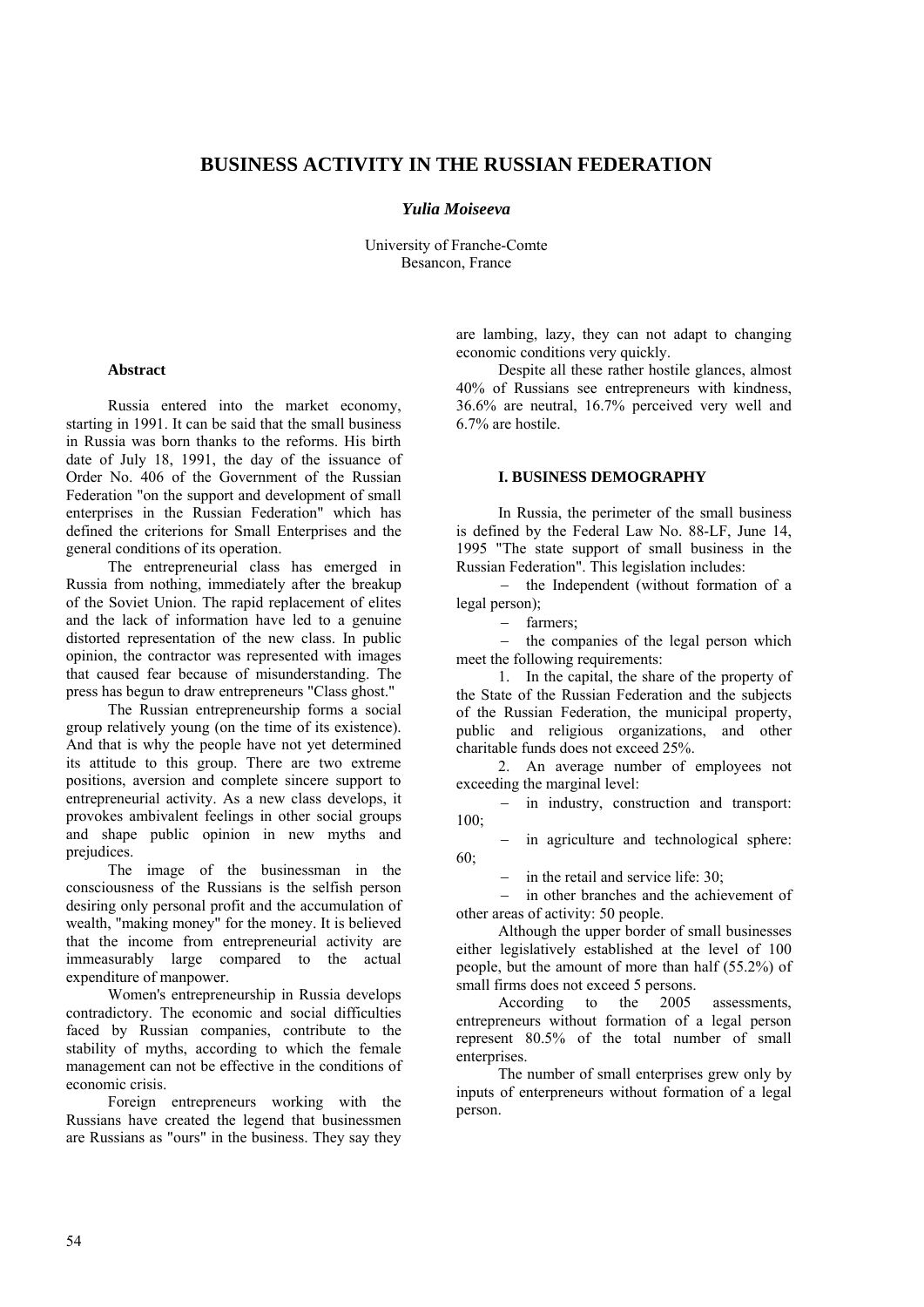| The structure of small and medium business |             |                        |  |  |  |  |
|--------------------------------------------|-------------|------------------------|--|--|--|--|
| The categories                             | <b>Size</b> | Workforce              |  |  |  |  |
| The small entreprise                       | micro       | Up to 15 person        |  |  |  |  |
|                                            | small       | from 16 to 100 person  |  |  |  |  |
| The medium entreprise                      | average     | from 101 to 250 person |  |  |  |  |

Fig.1 The structure of small and medium business



Fig.2 Distribution of number of small enterprises by economic sectors (For the year-end 2005, in the percents)

#### **II. DEMOGRAPHY CREATORS**

In Russia the entrepreneurs are the part of the population which is not satisfied with its social and economic position.

Candidates for the creation and young entrepreneurs have an average of 33 to 40 years. The generation of 25-44 years is the most involved in the new market economy. The main reason for creation is the low level of income, 15% of independent entrepreneurs have indicated the lack of work as the engine for entrepreneur activity.

Entrepreneurs look for the realization of their creative abilities and economic freedom.

The level of their education is often higher than the bachelor's degree. It seems that the Russians have an ability to learn very fast. 70-80% of entrepreneurs have the technical education (they are mainly promoted Senior of Technical University), and 7 to 10% of the entrepreneurs have university education.

Russians entrepreneurs are often men who have a family support and resources. This is necessary because in Russia the main source of funding is personal savings.

According to foreign partners, Russians entrepreneurs are very direct, they have a spirit rather Western. It remains to get used to the slow pace of administrative and cumbersome bureaucracy.

The studies on women's entrepreneurship in Russia it is fair to say that the woman becomes a figure of growing importance in the new Russian economy. But because of the instability of the

economy the Russian business world remains male, as is the success achieved by people with a strong character and even aggressive. Women must be fitted with a strong character. According to the results of the sociological study the variety of female small enterprises in the regions is about 30%.

### **III. THE NATIONAL SUPPORT OF ENTR EPRENEURSHIP**

In Russia, entrepreneurship is at the stage of becom ing. Its development is related to the transition period of the economy, which gives the company a series of social and economic missions increasingly important, such as the formation of the new economic structure, the emergence of the middle class, the alleviation of unemployment and the guarantee of political stability in society. The decision of these missions is still in the legislatures and executive authority that designs support by the development of entrepreneurship.

Despite programs to assist small entrepreneurs, develo ped by the Russian government since 1995, all problems facing small business have not been solved by present time. The system of public support and State Small Business exists but needs to be reinforced by "national priority" projects, which are designed to improve the standard of living of the population.

In this area, the authorities are pursuing a dual policy . On the one hand they retain control of economic policies. Some entrepreneurs are trying to strategic sectors of the Russian economy (energy and metallurgy included). On the other hand they stimulate the small enterprises sector by their liberal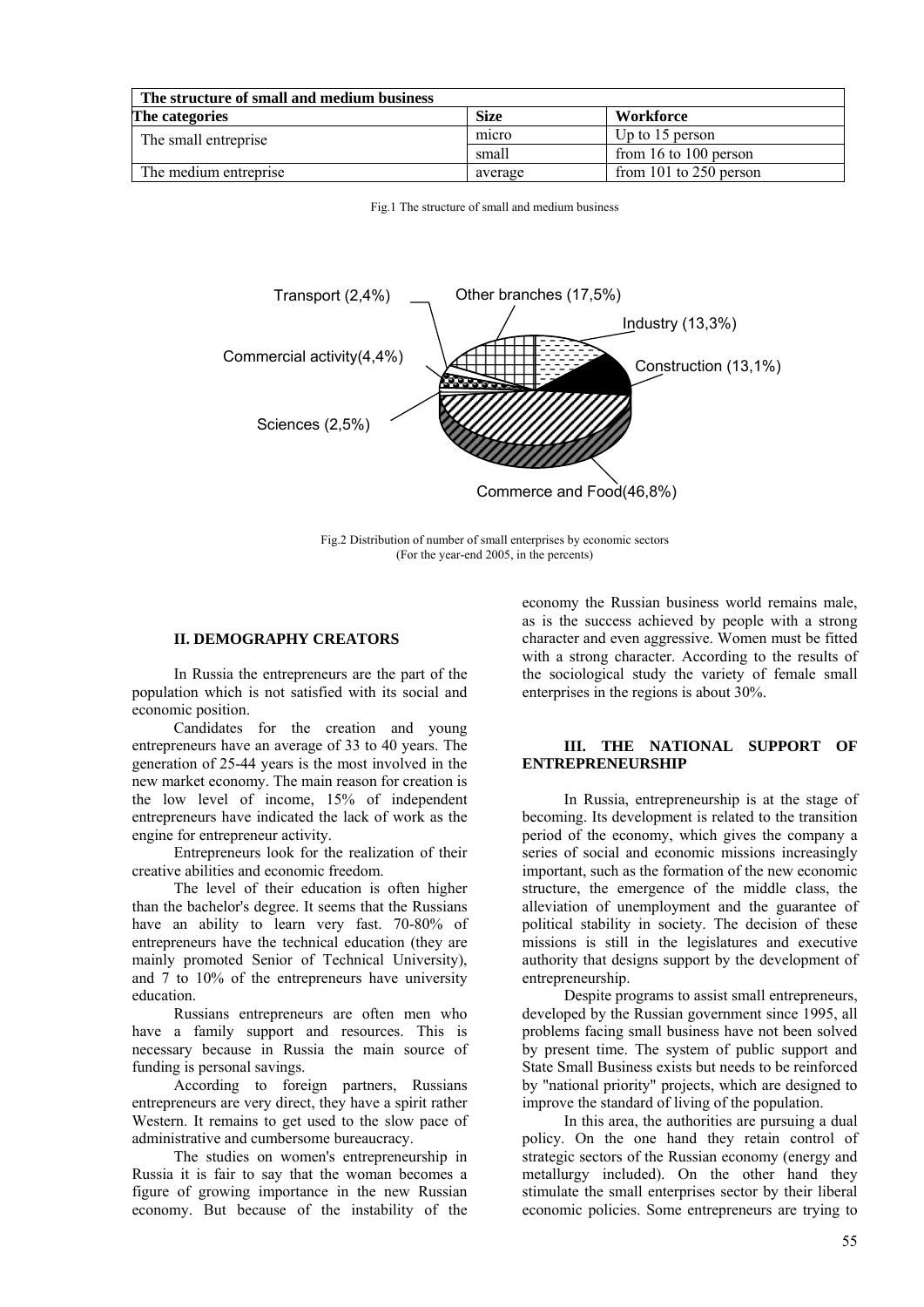share their experiences with the State in carrying out joint projects.

A new law about "the development of small and medium enterprises in the Russian Federation" conced es that small enterprises in the country as a whole need a law which clearly defines the main axes of government support for entrepreneurship." This law aims at the development of small enterprises to maintain employment of the rural population.

it's remaining grossly inadequate. While experts believ e that the need for resources sector exceeds Currently, direct aid to business increase, but 1,000 billion rubles, the Ministry of Finance is expected to devote 3 billion rubles only in 2007.

64% think that we need support, above all intellectual produc tion (information technology, science, art) and In the opinion of the entrepreneurs themselves, 39% in the production of consumer goods and equipment.

needed even though 3% of the population would be busine ss-angels. One of the main reasons that hold The individual contribution of 100% is still the development of a small business is the limited access to external finance. Unfortunately, it is evident support of state and a bank loan still inadequate. The banking legislation establishes requirements rigid to potential borrowers. The traditional banking system at the moment is not ready to credited the citizens who intend to become entrepreneurs or small businesses. But Russians banks, primarily regional, actively begin to control this niche; they understood that funding for the small business credit can strengthen their competitive positions. Thus, according to official statistics the share of loans given to small businesses in the banking for the last year has grown from 22.3% to 25.6%.

finance. Customers of micro credits are entrepreneurs In Russia there is a huge niche for micro who will start their own business, and the company is experiencing financial difficulties. The Centre for Russian Micro financing has been created by the government in 2002 for giving information to persons who want to start their own business by obtaining a micro credit.

Russian women are a target group of micro financi al organizations. For the moment, demand for micro financial resources is estimated at 1 billion rubles.

The concept of clusters, technology parks, busine ss incubators, presented for many years in the developed economies, was still unknown a few years ago in Russia. They are now at the heart of discussions on strengthening the international competitiveness of the Russian economy. The years 2005-2006 marked a turning point. It was finally stopped to consider the small and medium enterprises as something exotic, which might or might not survive. The sector has survived. In 2005-2006, according to the Ministry of Economic Development and Trade, 93 institutions and business incubators have been created.

## **V. INFORMATION SUPPORT FOR I BUSIN ESS ACTIVITY**

In Russia, the information for entrepreneurs is provid ed through a system of regional agencies that make legal services, accounting and consulting, and elaboration of marketing plan.

These agencies provide legislative information throug h the Internet, the daily publication, fast and free in exchange rates of currency and various auxiliary information. The market of information services, consulting and support for the creation lies at the stage of becoming.

|                                                                    | The origin of information |          |              |
|--------------------------------------------------------------------|---------------------------|----------|--------------|
| <b>Type of information</b>                                         | Federal                   | Regional | In<br>Moscow |
| Legislative Information                                            |                           |          |              |
| The financial information and business news                        |                           |          |              |
| The proposals for business and the prices of<br>goods and services |                           |          |              |
| The information and addresses                                      |                           |          |              |
| The archives periodicals                                           |                           |          |              |
| The integrated information systems                                 |                           |          |              |
| Information networks to<br>small<br>support<br>enterprises         |                           |          |              |

Conventional signs: (in the % on the fullness of the information available)

| 100% | $\sim$ $\sim$<br>7 U | $\sim$ 0.0<br>, v | 250<br>$25\%$ | 10% | $\Omega$<br>70<br>v |
|------|----------------------|-------------------|---------------|-----|---------------------|

Fig.3 Table of information, which disposes the entrepreneurs in Russia, compared to the all world.